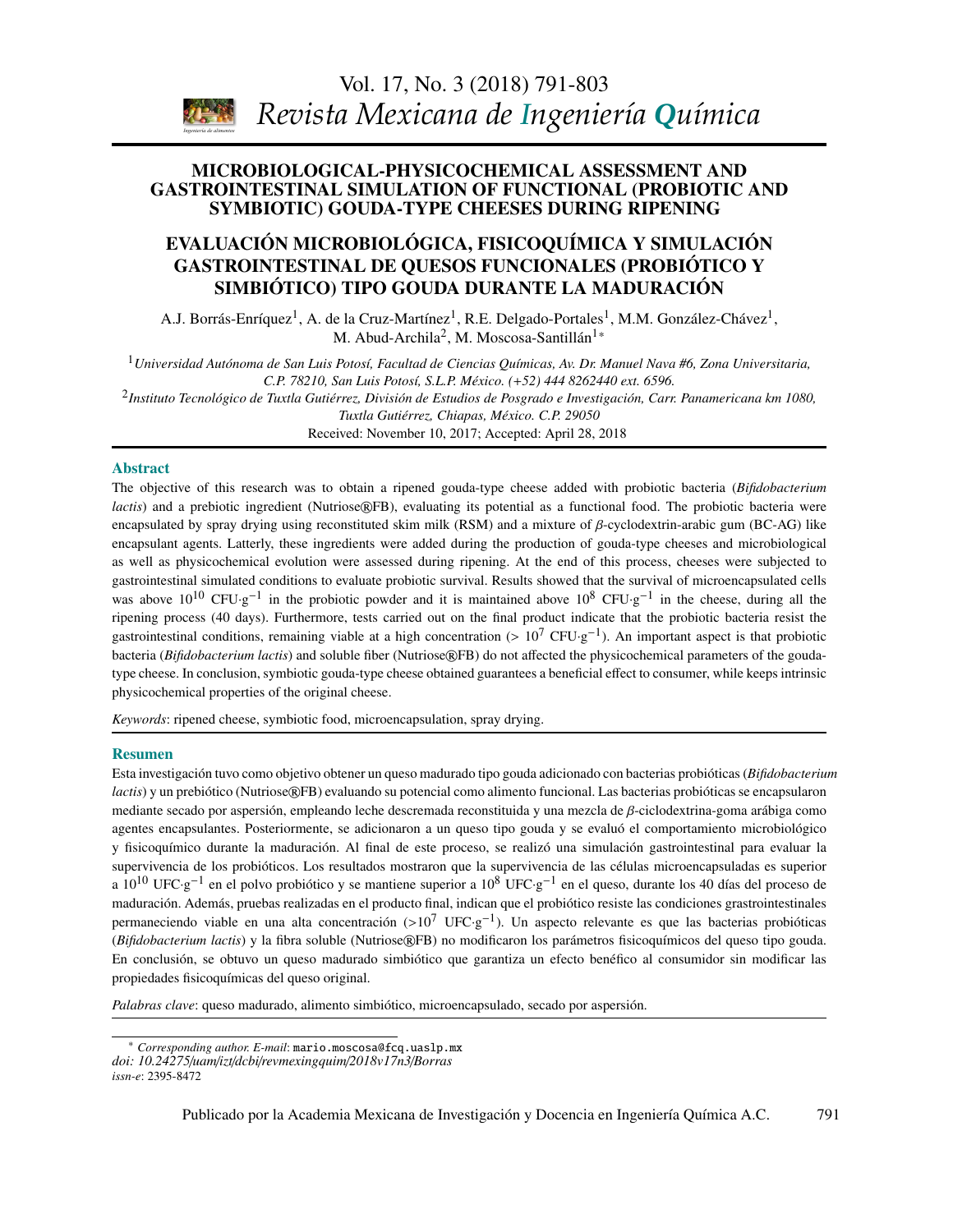# 1 Introduction

Several authors have shown the importance of achieving a high probiotic microorganism count at the beginning of the shelf life of the functional food. These counts must remain above  $10^7$  CFU·g<sup>-1</sup> throughout all its shelf life to exert the expected probiotic effect, once this has been ingested (Stanton *et al*., 2001; Kailasapathy, 2006; Masuda *et al*., 2005; Mendoza-Madrigal *et al*., 2017).

The use of dairy products, like cheese as a functional food, enriched with probiotic microorganisms, is considered an attractive option to diversify functional foodstuff, with a great potential to improve consumers health (Lollo *et al*., 2015; Dantas *et al*., 2016). Cheese is a good alternative for probiotics delivery into the intestine and, as a result, has been the subject of marketing and research studies in recent years (Gomes da Cruz *et al*., 2009; Karimi *et al*., 2012b). Indeed, the addition of probiotic bacteria to cheese represents an added value to a product that provides health benefits, such as improvements in the immune system, oral and intestinal health in the elderly and reinforcement of intestinal immunity (Lollo *et al*., 2012; Albenzio *et al*., 2013).

Cheese has certain advantages as a carrier of probiotics compared to more acidic fermented dairy products such as yogurt. It creates a buffer against the high acidic environment in the gastrointestinal tract (GIT) and thus generates a more available environment for probiotic survival throughout gastric transit (Karimi *et al*., 2012a; Ortakci *et al*., 2012). As already reported by several authors, cheese is a promising food matrix for probiotics. Nevertheless, strain selection and possible process modifications should be carefully evaluated to maximize probiotic cell survival during cheese manufacture and ripening (Takanashi *et al*., 2014; Karimi *et al*., 2015).

In addition to the probiotic bacteria survival in cheese, it is important that the incorporation of these complementary bacteria does not affect the sensorial (flavor, texture, and appearance) or physicochemical characteristics of the conventional non-probiotic cheeses. This is particularly important for foodstuffs registered under a scheme of protected designation of origin (PDO), like several ripened cheeses all over the world. Therefore, it is necessary to compare the final characteristics of the functional products, as well as their evolution over time, when a new product is elaborated (Souza *et al*., 2008).

Despite the advantages of dairy products as vehicles of probiotics, usually their survival in this type of food has shown high variability. Even with numerous favorable results, it has been observed some limitations in the viability of probiotic bacteria due to the microenvironmental conditions. Indeed, the degree of survival of the microorganisms is mainly due to its sensitivity to stress caused by the characteristics of the food and environmental conditions during storage as well as preservation (Boylston *et al*., 2004).

In this context, the immobilization of probiotics using microencapsulation may improve the survival of these microorganisms in products, both during processing and storage, as well as during digestion process. The availability of spray-dried powders, protecting high numbers of viable probiotic microorganisms, is desirable for commercial applications. This process provides stability during shelf life storage and transportation of these cultures and their subsequent application in functional food development (Dianawati *et al*., 2016; Martín *et al*., 2015).

Ortakci *et al*. (2012) evaluated microencapsulation by spray drying as a method to supply probiotics to Mozzarella cheese and noted that probiotic survival improved, when the processing and storage conditions of the cheese are extremely stressful. However, this approach did not show an increase in the survival of probiotic bacteria in traditional feta cheese (Kailasapathy & Masondole, 2005). According to authors, this is probably due to open texture of cheese and dissolution of microcapsules. So, it is important to test another kind of encapsulant agents and to integrate microcapsules in suitable-texture ripened cheeses.

Besides, prebiotics incorporation into cheese could maintain or even increase the cell survival into the intestine. Indeed, prebiotics composed by nondigestible dietary components pass through the colon and selectively stimulate the proliferation and/or activity of desirable probiotic bacteria in-situ (Mattila-Sandholm *et al*., 2002). The addition of prebiotics, generally dietary fibers as inulin, resistant starch, pectin and beta-glucans, has induced the growth of probiotic bacteria. In this sense, Nutriose®FB, which is a dextrin obtained from wheat starch, represents a good alternative. In contrast to maltodextrin, Nutriose®FB is partially hydrolyzed and is not absorbed due to many  $\alpha$ -1-6 linkages as well as the presence of non-digestible glucoside linkages (e. g.  $\alpha$ -1.2 and  $\alpha$ -1.3) and is a predilect substrate to *Bifidobacteria* strains (Lefranc-Millot *et al*., 2009).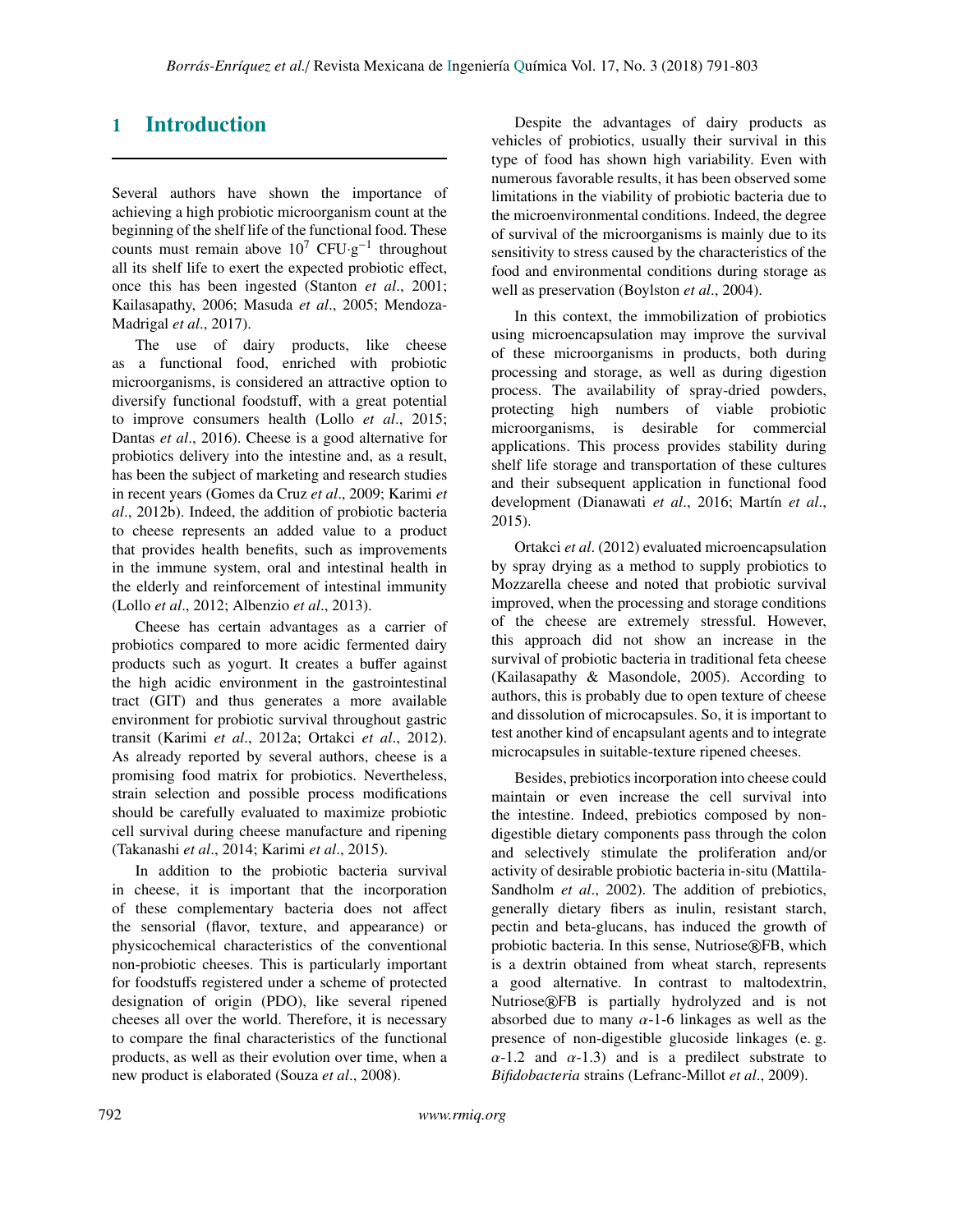Unexpectedly, only few studies relate the potential of ripening cheese as a functional food, especially as a food matrix carrier for probiotic bacteria and prebiotic ingredients, characterizing them as a symbiotic food. In this context, this research has aimed to obtain a ripened gouda-type cheese as a functional food added with encapsulated probiotic bacteria (*Bifidobacterium lactis*) and a prebiotic ingredient (Nutriose®FB), evaluating its potential as probiotic and symbiotic food.

# 2 Materials and methods

## *2.1 Encapsulation of Bifidobacterium lactis by spray drying*

### *2.1.1 Probiotic strain and culture preparations*

Fresh cultures of *Bifidobacterium lactis* BLC1 (Sacco System Company, Italy) were obtained after activation by two successive transfers in Man-Rogosa-Sharpe broth (MRS)(DIFCO, Becton Dickinson and Co., USA) supplemented with 0.05% w/v of L-cysteine (Sigma-Aldrich) to generate anaerobic conditions. Cellular cultures in late log phase were centrifugated (Sigma 3-18K ASPELAB) at 3900 rpm, for 10 min and at 4 °C and washed (buffer phosphate water, pH 7.2). This process was repeated three times and the cell biomasses obtained were mixed with the carrier material in sterile conditions.

### *2.1.2 Preparation of solutions with carrier material*

According to Table 1, a pre-established quantity of encapsulant agent was mixed and balanced to 100 g with sterile distilled water. The reconstituted skim milk (RSM) (DIFCO®, Becton Dickinson and Co., USA) was heat treated at 90 °C for 10 min to destroy pathogens. Prior to dissolution in water, β-cyclodextrin (BC) (Sigma®, Sigma-Aldrich Inc., USA) was mixed with arabic gum (AG) (EMPROVE®, Merck KGaA, Germany) in a ratio of 9:1 (w/w). Stirring was performed using a homogenizer (PRO260, Laboratory Homogenizer with Digital Speed Control, America Pro Scientific Company, USA) at 10000 rpm for 5 min. For each experiment, 93.8 mL of solution was mixed with 6 mL of biomass and 0.2 mL of Tween 60 was added, followed by a second stirring cycle at 5000 rpm for 10 min.

#### *2.1.3 Encapsulation of Bifidobacterium by spray drying*

Encapsulant solutions containing *Bifidobacteria* were dried using a laboratory spray dryer (BUCHI B-290, Switzerland) operated at set conditions (Table 1). The outlet temperature was  $76\pm2$  °C and the carrier solution was constantly agitated using a magnetic stirrer. The dry probiotic microcapsules were collected, placed in sealed glass vials, and stored at 25 °C.

### *2.1.4 Probiotic powder yield*

The Probiotic Powder Yield (*PPY*) was determined considering the solids introduced into the fed solutions before spray drying treatment and the total powder recovered in the cyclone dryer. *PPY* was calculated using the next formula:

$$
PPY = (P/P_i) \times 100\tag{1}
$$

where,  $P_i$  is the weight of dry solids fed in the spray dryer and *P* is the weight of final spray-dried powder obtained.

### *2.1.5 Morphology and particles size*

The microcapsules were analyzed in a Jeol® scanning electron microscope SEM model JSM 6390 LV (Tokyo, Japan) at an accelerating voltage of 10 and 15 kV. Before introducing in SEM, the samples were placed on a piece of adhesive paper and were coated with gold with a vacuum sputtering coater  $Leica(R)$ model EM SCD 500 (Wetlar®, Germany) as described by Lian *et al*. (2002).

## *2.2 Pilot-scale functional cheese processing*

To produce cheeses, a single batch of cow milk was pasteurized in a pilot plant at 72.5 °C during 30 min, cooled to 37 °C and transferred in vats for the cheese-making. Five batches of cheese-making were produced and were inoculated with a commercial starter culture mix (Lyofast MS 064 CP; Sacco System Company, Italy). All batches were inoculated with the commercial starter mix culture composed of *Streptococcus thermophilus*, *Lactococcus lactis* biovar *diacetylactis* and *Lactococcus lactis* subsp. *lactis* (counter ratio 100:1) incubated after 30 minutes and rennet (Chr Hansen, Cuamex®) were added into the milk at a strength of 1:10000 (75% chymosin, 25% pepsin). After 30 minutes, the curd was cut, stirred for 10 minutes, drained from the whey and placed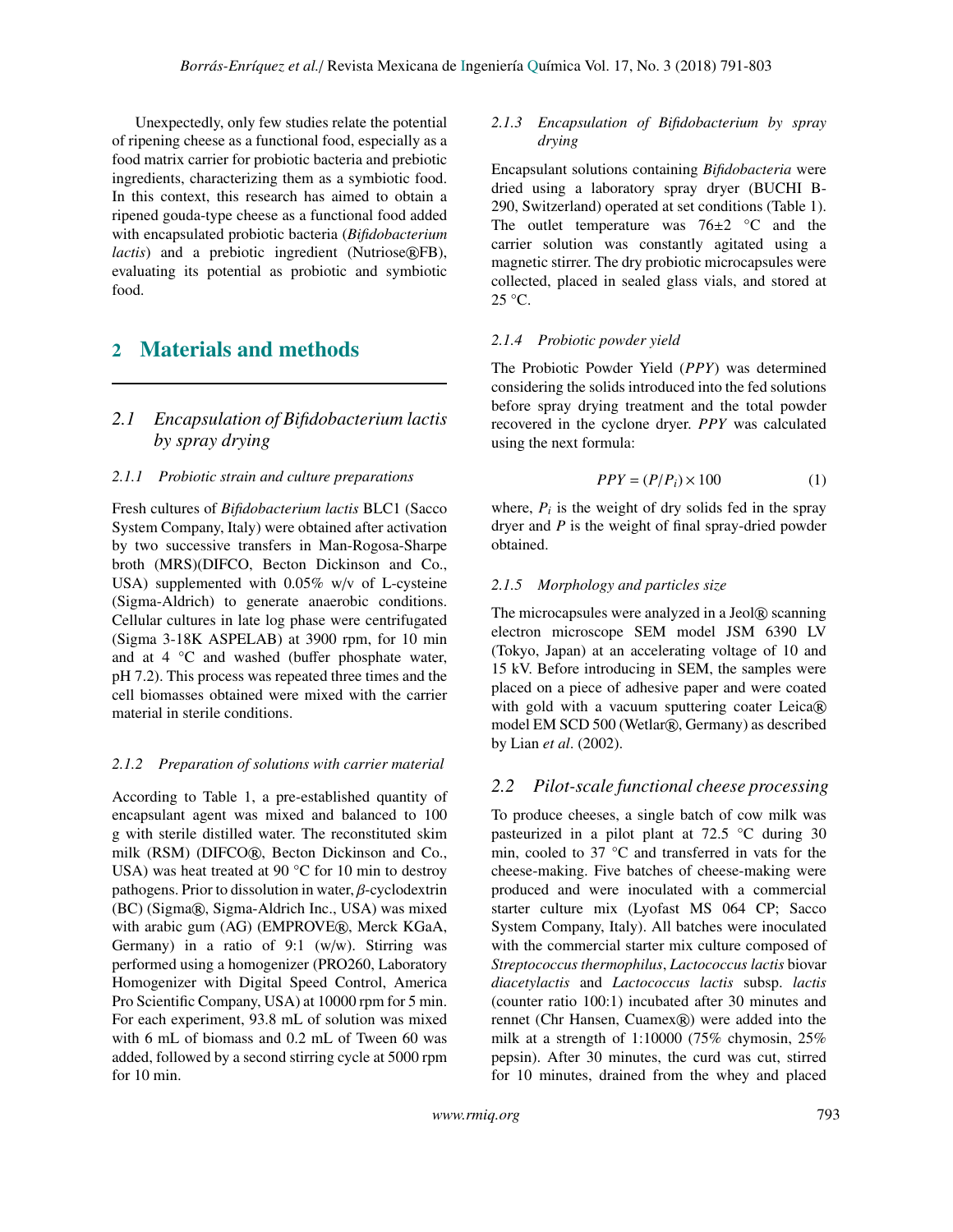into molds. The obtained cheeses (250 g) were drained under pressure during 24 h (25 °C, 90% relative humidity RH) and then brine salted (21% w/w NaCl aqueous solution at 9 °C during 24 h). Cheese ripening was carried out through 40 days at 9 °C and 75% RH into a cooling chamber. Cheese samples were collected at 1, 10, 20, 30, 40 days for further analysis and sampling was monitored by duplicate.

To investigate the effect of encapsulate agent as well as the presence of a prebiotic over the probiotic bacteria in the gouda-type cheese, different combinations were prepared. In the case of probiotic (batches 2 and 4) and symbiotic cheeses (batches 3 and 5), additional ingredients were incorporated before molding, as follows: probiotic cheeses were enriched with 1% w/w of BC-GA and RSM probiotic powders, respectively; in the case of symbiotic cheeses, 1% w/w of probiotic powder and 1% w/w of prebiotic ingredient (Nutriose®FB) were added. Finally, for the control cheese (batch 1) none additional ingredient was incorporated.

### *2.3 Cell survival extraction and counting*

Cheese samples (10 g) were suspended in phosphate buffer solution (90 mL, pH 7.2)) and were shaken at room temperature to ensure a complete dispersion. The use of a disperser-homogenizer (Polytron®PT1200 Carl Roth, Germany) at 15000 rpm for 2 min ensures total release of immobilized probiotic bacteria from microcapsules, as reported in literature (Doherty *et al*., 2010). Control cheese samples were subject to the same conditions to keep consistent treatment conditions. Serial decimal dilutions were prepared from the initial suspension and following the Miles-Misra technique  $20 \mu L$  drops were inoculated by triplicate on the surface of MRS agar, added with 0.05% L-cysteine Sigma-Aldrich® (Picot & Lacroix, 2004). Plates were incubated at 37 °C for 48 h under anaerobic conditions and subsequently the number of colonies was counted. Results are expressed as a logarithm of colony-forming unit per gram (log<sub>10</sub>CFU· $g^{-1}$ ).

### *2.4 Survival of encapsulated and free bacteria during in-vitro digestion*

The ability for *in-vitro* survival of encapsulated and free cells was compared under digestion conditions, simulating the human gastric and intestinal environments. The method was based on a previous published procedure (Picot & Lacroix, 2004). The transit tolerance of the probiotic cultures was determined by exposing the microorganisms at 37 °C to simulated gastric juice for 30 min (pH 1.9) and simulated small intestinal juice for 6 h (pH 7.5), successively. Then, changes in total viable counts in the digestion mixture were periodically monitored.

Simulated gastric juice was prepared by dispersing pepsin 1:60000 (porcine gastric mucosa P7012, Sigma Aldrich $\mathcal{R}$ ) in HCl 0.1N (Hycel $\mathcal{R}$ ) and adjusting the pH to 1.9 with NaOH 1N (Hycel®), in order to achieve a final pepsin concentration in the digestion mixture of  $0.26$  g $\cdot$ L<sup>-1</sup>. Simulated pancreatic juice was prepared by dispersing pancreatin (Hycel®) in sterile sodium phosphate buffer (0.02M, pH 7.5) and adjusting the pH to 7.5 with NaOH 1N in order to achieve a final pancreatin concentration in the digestion mixture of  $1.95 \text{ g} \cdot \text{L}^{-1}$ . Concentrated bile salt solution (150 g $\cdot \text{L}^{-1}$ ) was prepared by dissolving a bile extract powder (bile bovine B3883, Sigma Aldrich®) in distilled water. The resulting suspension was filtered and sterilized. The simulated gastric juice, bile salt solution and pancreatic juice were prepared just before use to avoid eventual degradation.

A cheese sample of 1.0 g was mixed with a phosphate aqueous solution (9 mL) and transferred aseptically to a 125 mL Erlenmeyer flask; temperature was maintained at 37 °C using a stirred water bath. Then, 5 mL of pepsin solution was added and after 30 min the reaction was stopped by increasing the pH to 7.5 using NaOH 1N. A sample of 1 mL was withdrawn and kept in ice before quantification of viable cells. Next, 5 mL of concentrated sodium phosphate buffer (0.5 M, pH 7.5) and 2.0 mL of bile salt solution were added. After adjusting the pH to 7.5 and the volume to 20 mL with sterile distilled water, 10 mL of the pancreatic juice was added for a final volume of 25 mL. At different times (1, 2, 3, and 6 h), 1 mL aliquots were removed, and the reaction was stopped by placing the samples in ice for 5 min. Formerly to bacteria enumeration, the sample was submitted to a process of releasing cells from microcapsules, as described in section 2.3. Survival at each stage is expressed on  $log_{10}$ CFU·g<sup>-1</sup> of cheese. During all experiments the pH was monitored, and no changes were observed.

### *2.5 Compositional analysis*

Milk samples were analyzed for lactose, protein and fat contents by using a Milko Scan<sup>TM</sup> FT 120 (Foss®), Padova, Italy). As explained before, cheese samples were collected at 1, 10, 20, 30 and 40 days for both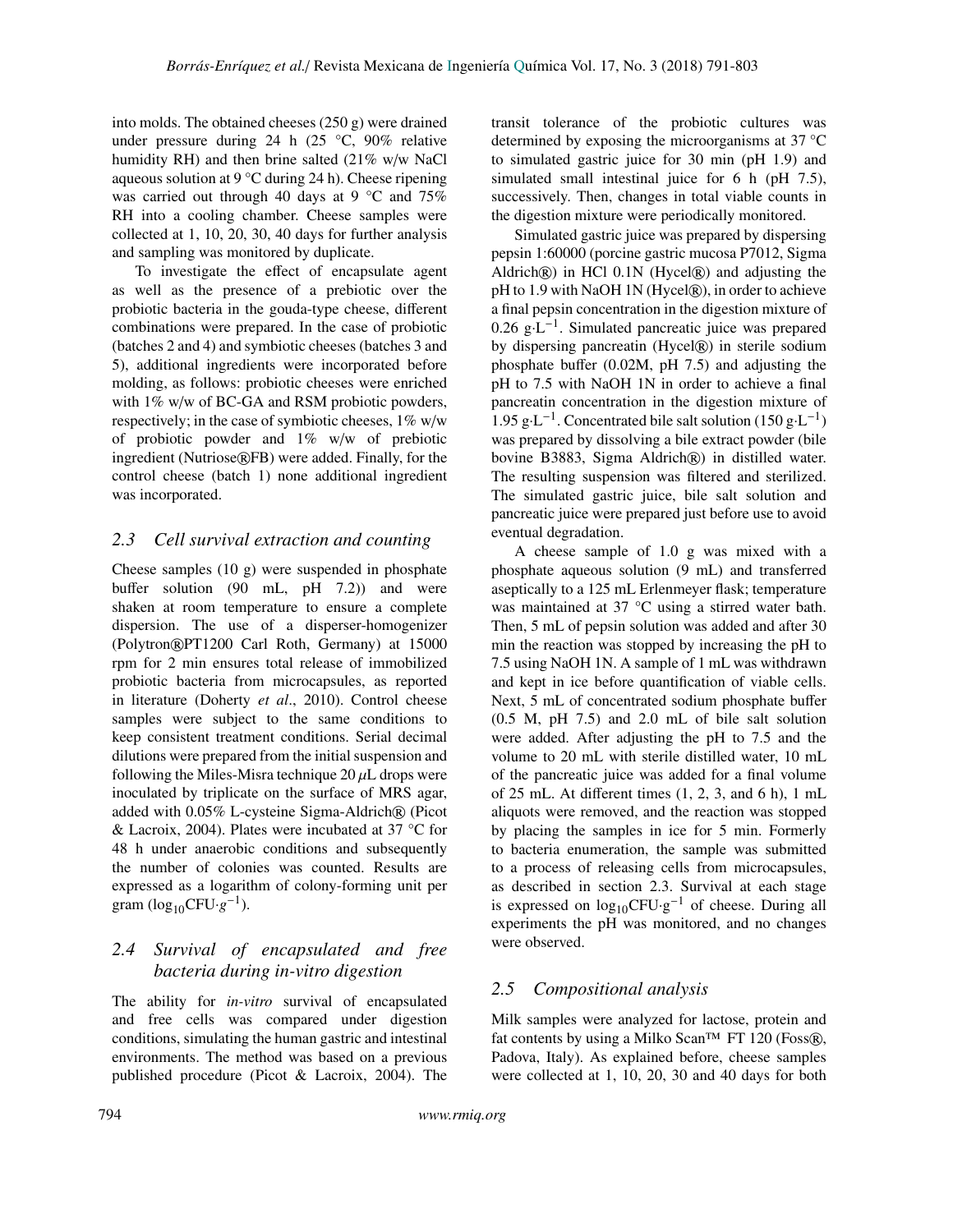microbiological and chemical analysis. Furthermore, one entire cheese was used for each sample. Cheese samples during manufacturing and ripening were analyzed for moisture using the oven drying method at 102 °C (IDF, 1982), salt content using a titration method with  $AgNO<sub>3</sub>$  (IDF, 1988), total protein and pH 4.6-soluble nitrogen using the Kjeldhal method (IDF, 1993), and fat content using the FIL-IDF Standard 5A method (IDF, 1997). The pH was determined with a Portamess pHmeter (Knick®, Berlin, Germany), placing the measurement electrode into the sample bulk. All analyses were performed by triplicate.

The Nutriose®FB concentration in the final product was obtained using the AOAC method 991.43 "Total, soluble, and insoluble dietary fiber in foods" and the AOAC method 32-07.01 "Determination of soluble, insoluble, and total dietary fiber in foods and food products" (AOAC, 2000).

### *2.6 Sanitary quality of functional cheeses*

The sanitary quality of cheeses was evaluated. Molds and yeasts were determined according to the methodology proposed in Mexican Official Norms (NOM-111-SSA-1-1994), total coliform organisms and *E. coli* were carried out using a Petrifilm E.C. method (3M, approved AOAC official Method No. 2003.07), *Salmonella spp.* was determined by 1-2 test (Biocontrol Systems, approved AOAC official method No. 989.13) and *S. aureus* was determined by the Staph Express Count Plate (3M, approved AOAC official method No. 989.13).

#### *2.7 Statistical analysis*

Cell counts were converted to  $log_{10}$ CFU·g<sup>-1</sup> or  $log_{10}$ CFU·mL<sup>-1</sup> for statistical analysis. Moreover, to compare the survival of *Bifidobacterium* population after the simulated gastrointestinal digestion, microbiological and chemical analyses results were expressed as mean values of two independent experiments and standard deviations were calculated. Statistical analyses were performed with Statgraphics 7.0 (StatSoft Inc., Tulsa, OK, USA), using the Tukey's honest significant difference test with a significance level of  $p = 0.05$  in all assays.

## 3 Results and discussion

Table 1 shows the results obtained for the probiotic microencapsulation. *Bifidobacterium lactis* was encapsulated using BC-AG and RSM, achieving viabilities of  $1.89 \pm 0.25 \times 10^{11}$  CFU·g<sup>-1</sup> and  $1.98 \pm 0.38 \times 10^{10}$  CFU·g<sup>-1</sup> as well as powder percentage yield of  $77.53 \pm 1.2$  and  $63.26 \pm 1.8$ , respectively. Additionally, the microcapsules exhibited water activity  $(a_w)$  values below 0.25 in both cases (0.215±0.004 and 0.190±0.007, respectively). Moreover, low  $a_w$  values and low residual moisture contents  $(< 4 - 5\%$  w/w) are prerequisites for the commercial production of spray-dried powders with good handling characteristics such as high flow ability, low stickiness and agglomeration as well as maximum probiotics survival (Barbosa-Canovas, 2005; Borges *et al.*, 2017). At conditions of low  $a_w$ , the matrix moves from the rubbery state toward the glassy state and water mobility is reduced consequently. This phenomenon inhibits cell metabolic activity of the bacterial cells, leading to extended shelf-life.

Figure 1 shows the SEM micrographs of the *Bifidobacterium* microcapsules obtained using RSM and BC-AG as encapsulant agent.

Table 1. Experimental results of encapsulation by spray drying of *Bifidobacterium lactis* using β-cyclodextrin-arabic gum (BC-AG) and reconstituted skim milk (RMS).

| Exp. | AIT             | AIF             | CМ         | CMC LAB |    | $CFU·gdm-1$                    | $CFU·g_{dm}^{-1}$              | $a_w$                             | <b>PPY</b>    |
|------|-----------------|-----------------|------------|---------|----|--------------------------------|--------------------------------|-----------------------------------|---------------|
|      | $({}^{\circ}C)$ | $(mL·min^{-1})$ |            | $(\%)$  |    | before spray drying            | after spray drying             |                                   | (%)           |
|      | 160             |                 | BC-AG      | -15     | BL | $3.79 \pm 0.15 \times 10^{11}$ | $1.89 \pm 0.25 \times 10^{11}$ | $0.215 \pm 0.004$ $77.53 \pm 1.2$ |               |
|      | 160             |                 | <b>RSM</b> | 20      | BL | $5.33 \pm 0.43 \times 10^{12}$ | $1.98 \pm 0.38 \times 10^{10}$ | $0.190 \pm 0.007$                 | $63.26 + 1.8$ |

AIT=air inlet temperature; AIF=air inlet flow rate; CM=core material; CMC=core material concentration;

( LAB=lactic acid bacteria, BL=*B. lactis*); PPY=powder percentage yield; dm=dry material.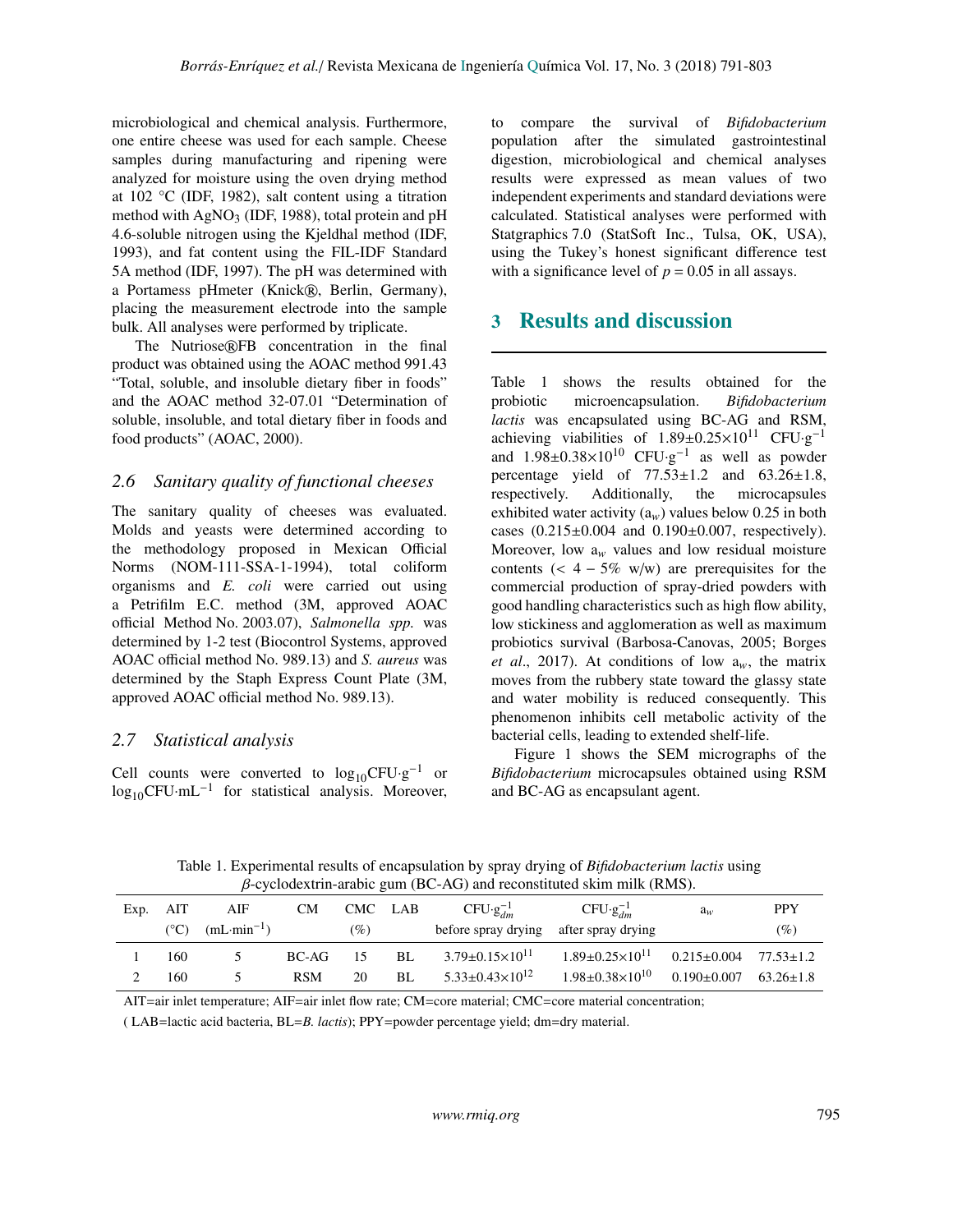

Fig. 1. Micrographs of microcapsules produced: A) *B. lactis* encapsulated with reconstituted skim milk (RSM), B) released *B. lactis* after sonication and C) *B. lactis* encapsulated with β-cyclodextrin arabic gum mixture (BC-AG).

Figure 1A reveals the absence of free bacteria, confirming the formation of probiotic microcapsules. The particles showed a pseudo-spherical shape and dispersed sizes, with typical concavities of microcapsules produced by spray drying. Sáenz *et al*. (2009) reported that the formation of concavities in the surface of atomized particles can be attributed to the rapid evaporation of liquid drops. The size of the microcapsules obtained is in a range from 7 to 15  $\mu$ m. Such values are accepted for microcapsules obtained through spray drying, which vary from 10 to 100  $\mu$ m, according to Fang and Bhandari (2010). Similar results were obtained for microcapsules obtained using BC-AG mixture (Figure 1C).

Figure 1B shows the *Bifidobacterium lactis* bacteria trapped into the capsules, released after microcapsule rupture by sonication. As expected, *Bifidobacterium lactis* exhibits a size between 1.7 and  $2.2 \mu m$ .

The average composition characteristics of raw cow's milk used in making cheese were: density 1.029 g·mL−<sup>1</sup> , fat content 4.3%, lactose content 4.5% and total protein content 3.8%. These compositional results are typical for cow milk (Muehlhoff *et al*., 2013).

The initial survival and evolution during ripening of *B. lactis* obtained for cheese batches are shown in Figure 2. The results of this study, corresponding to the counts of *B. lactis*, showed in all cases a decrease (∼1 log-cycle), during the first 15 days. Later, probiotics cells survival remains almost constant until the end of cheese ripening process. Besides considering standard deviations, no significant differences were observed for different treatments at the end of the ripening process.



Fig. 2. Survival evolution of starter cultures (control) and *B. lactis* Bb-12 (probiotic and symbiotic) during ripening, for different treatments of goudatype cheese stored at 9 °C (BC-AG= $\beta$ -cyclodextrin arabic gum mixture; RSM=reconstituted skim milk; NUT=Nutriose®FB).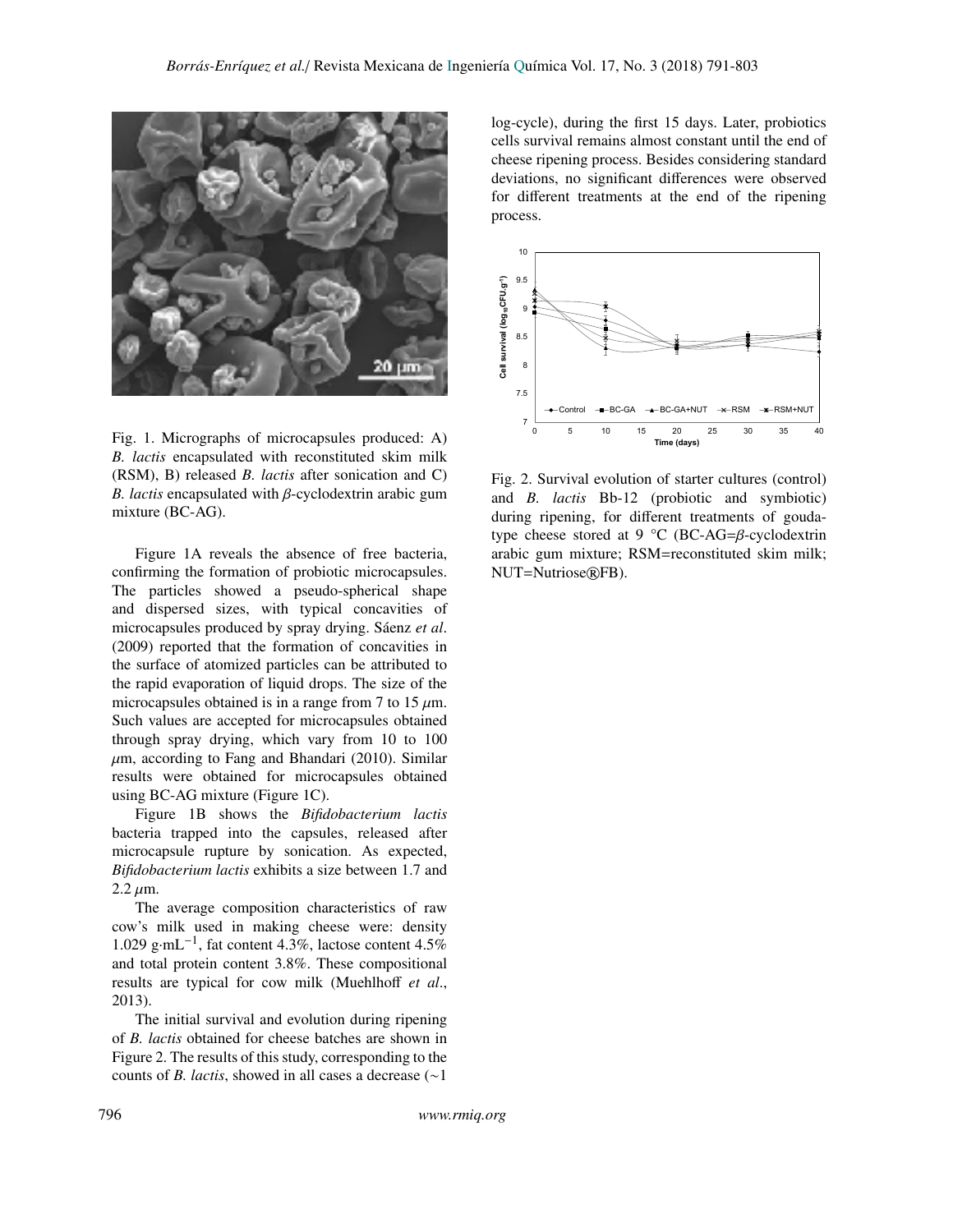| Analysis        | Treatment        | Time                            |                               |                               |                               |                               |  |
|-----------------|------------------|---------------------------------|-------------------------------|-------------------------------|-------------------------------|-------------------------------|--|
|                 |                  | Initial                         | 10 days                       | 20 days                       | 30 days                       | 40 days                       |  |
|                 | Control          | $5.85 \pm 0.33^{ab,A}$          | $5.78 \pm 0.01^{\text{A}}$    | $5.90 \pm 0.04^{\text{A}}$    | $5.80 \pm 0.01^A$             | $5.89 \pm 0.04^{\text{A}}$    |  |
|                 | <b>BC-AG</b>     | $5.79 \pm 0.04^{b,A}$           | $5.75 \pm 0.04^A$             | $5.79 \pm 0.07^A$             | $5.79 \pm 0.07^A$             | $5.76 \pm 0.07^A$             |  |
| pH              | <b>BC-AG+NUT</b> | $5.12 \pm 0.07^{a,A}$           | $5.14 \pm 0.03^A$             | $5.44 \pm 0.05^A$             | $5.21 \pm 0.10^4$             | $5.37 \pm 0.07^A$             |  |
|                 | <b>RSM</b>       | $5.49 \pm 0.12^{ab,A}$          | $5.47{\pm}0.07^A$             | $5.75 \pm 0.04^{A}$           | $5.59 \pm 0.05^A$             | $5.52 \pm 0.40$ <sup>A</sup>  |  |
|                 | $RSM+NUT$        | $5.53 \pm 0.03^{ab,A}$          | $5.46 \pm 0.02^A$             | $5.71 \pm 0.02^A$             | $5.48 \pm 0.02^A$             | $5.69 \pm 0.03^A$             |  |
|                 | Control          | $4.45 \pm 0.93^{a,A}$           | $5.80 \pm 0.13^A$             | $6.36 \pm 0.04^A$             | $6.63 \pm 0.09$ <sup>A</sup>  | $6.25 \pm 0.12^A$             |  |
|                 | Control          | $4.45 \pm 0.93^{a,A}$           | $5.80 \pm 0.13^{\text{A}}$    | $6.36 \pm 0.04^A$             | $6.63 \pm 0.09^A$             | $6.25 \pm 0.12^A$             |  |
| Moisture $(\%)$ | <b>BC-AG+NUT</b> | $57.78 \pm 0.90$ <sup>a,A</sup> | $61.65 \pm 0.42$ <sup>A</sup> | $62.81 \pm 0.32$ <sup>A</sup> | $62.59 \pm 1.04$ <sup>A</sup> | $66.01 \pm 0.74$ <sup>A</sup> |  |
|                 | <b>RSM</b>       | $56.32 \pm 1.31^{a,A}$          | 58.11±1.39 <sup>A</sup>       | 59.41±0.67 <sup>A</sup>       | 59.14 $\pm$ 2.81 <sup>A</sup> | $64.81 \pm 1.71^A$            |  |
|                 | RSM+NUT          | $57.97 \pm 2.17^{a,A}$          | $59.82 \pm 0.38$ <sup>A</sup> | $62.16 \pm 0.75^A$            | $62.98 \pm 0.72^A$            | $66.72 \pm 0.38$ <sup>A</sup> |  |
|                 | Control          | $4.45 \pm 0.93^{a,A}$           | $5.80 \pm 0.13^{\text{A}}$    | $6.36 \pm 0.04^{A}$           | $6.63 \pm 0.09^A$             | $6.25 \pm 0.12^A$             |  |
|                 | <b>BC-AG</b>     | $4.25 \pm 0.21^{a,A}$           | $5.60 \pm 0.02^A$             | $5.34 \pm 0.06^A$             | $5.49 \pm 0.12^A$             | $5.76 \pm 0.05^A$             |  |
| Ash $(\%)$      | <b>BC-AG+NUT</b> | $3.82 \pm 0.02$ <sup>a,A</sup>  | $4.31 \pm 0.04^A$             | $4.04 \pm 0.15^A$             | $4.09 \pm 0.10^4$             | $4.47 \pm 0.08$ <sup>A</sup>  |  |
|                 | <b>RSM</b>       | $3.60 \pm 0.08$ <sup>a,A</sup>  | $5.37 \pm 0.07^A$             | $5.17 \pm 0.07^A$             | $5.62 \pm 0.18$ <sup>A</sup>  | $5.57 \pm 0.17^A$             |  |
|                 | RSM+NUT          | $4.85 \pm 0.15^{a,A}$           | $5.03 \pm 0.06$ <sup>A</sup>  | $5.84 \pm 0.06^A$             | $5.12 \pm 0.06^A$             | $5.83 \pm 0.17^A$             |  |
|                 | Control          | $22.55 \pm 0.71^{a,A}$          | $23.00 \pm 0.50^4$            | $22.50 \pm 0.71^A$            | $23.00 \pm 1.41^A$            | $23.00 \pm 0.75^A$            |  |
|                 | $BC-AG$          | $21.25 \pm 1.60^{a,A}$          | $23.25 \pm 0.35^A$            | $23.50 \pm 0.70^A$            | $24.00 \pm 0.50^4$            | $24.37 \pm 1.19^A$            |  |
| Fat $(\%)$      | <b>BC-AG+NUT</b> | $21.75 \pm 0.35^{a,A}$          | $22.00 \pm 0.50^A$            | $22.00 \pm 1.41^A$            | $24.50 \pm 1.71^A$            | $23.75 \pm 0.45^A$            |  |
|                 | <b>RSM</b>       | $22.25 \pm 0.35^{a,A}$          | $22.25 \pm 1.06^A$            | $23.00 \pm 0.70^A$            | $22.00 \pm 1.41^A$            | $22.50 \pm 1.10^A$            |  |
|                 | RSM+NUT          | $22.00 \pm 1.41^{a,A}$          | $21.50 \pm 1.12^A$            | $22.50 \pm 0.71^A$            | $22.50 \pm 0.05^A$            | $23.00 \pm 0.80^A$            |  |
|                 | Control          | $21.05 \pm 1.20^{ab,A}$         | $19.08 \pm 1.00^A$            | $20.05 \pm 1.40^4$            | $19.55 \pm 1.00^4$            | $21.50 \pm 1.30$ <sup>A</sup> |  |
|                 | $BC-AG$          | $20.15 \pm 1.50^{ab,A}$         | $21.15 \pm 1.50^A$            | $20.81 \pm 1.30$ <sup>A</sup> | $21.50 \pm 1.60$ <sup>A</sup> | $22.40 \pm 1.20^A$            |  |
| Proteins (%)    | <b>BC-AG+NUT</b> | $18.27 \pm 1.30^{a,A}$          | $19.72 \pm 1.30^{A}$          | $20.81 \pm 1.50^{A}$          | $19.97 \pm 1.30$ <sup>A</sup> | $21.00 \pm 1.40^A$            |  |
|                 | <b>RSM</b>       | $20.83 \pm 1.60^{b,A}$          | $19.81 \pm 1.80$ <sup>A</sup> | $21.38 \pm 1.90^A$            | $22.10 \pm 1.40^A$            | $21.95 \pm 1.60$ <sup>A</sup> |  |
|                 | RSM+NUT          | $22.05 \pm 1.50^{b,A}$          | $23.50 \pm 1.40^A$            | $24.50 \pm 1.50^A$            | $24.00 \pm 1.40^A$            | $24.50 \pm 1.20^A$            |  |

Table 2. Physicochemical properties of gouda-type cheese during ripening. (BC-AG=β-cyclodextrin arabic gum mixture; RSM=reconstituted skim milk; NUT=Nutriose®FB).

Results are averages of three replicates.

At initial time, the mean values denoted by the same lowercase letters in each column (within investigated formulation) are not significantly different ( $p < 0.05$ ;  $n = 4$ ).

In each row, the mean values denoted by the same capital letters (within investigated ripening time evolution) are not significantly different ( $p < 0.05$ ;  $n = 4$ ).

According to several reports (Stanton *et al*., 2001; Kailasapathy, 2006; Masuda *et al*., 2005), the count of probiotic cells in a foodstuff should be approximately  $10^7$  CFU·g<sup>-1</sup>, to provide a health beneficial effect. So, a daily ingestion of  $10^8$ - $10^9$  CFU for each portion is recommended. In this study cheese exhibit an

initial survival nearby  $10^9 \text{ CFU} \cdot \text{g}^{-1}$  and no significant differences ( $p < 0.05$ ) were found for samples with or without Nutriose®FB, during the ripening process.

Özer *et al*. (2008) observed the positive effects of microencapsulation, on viable counts of *B. bifidum* Bb-12 in Kasar-type cheese, these results show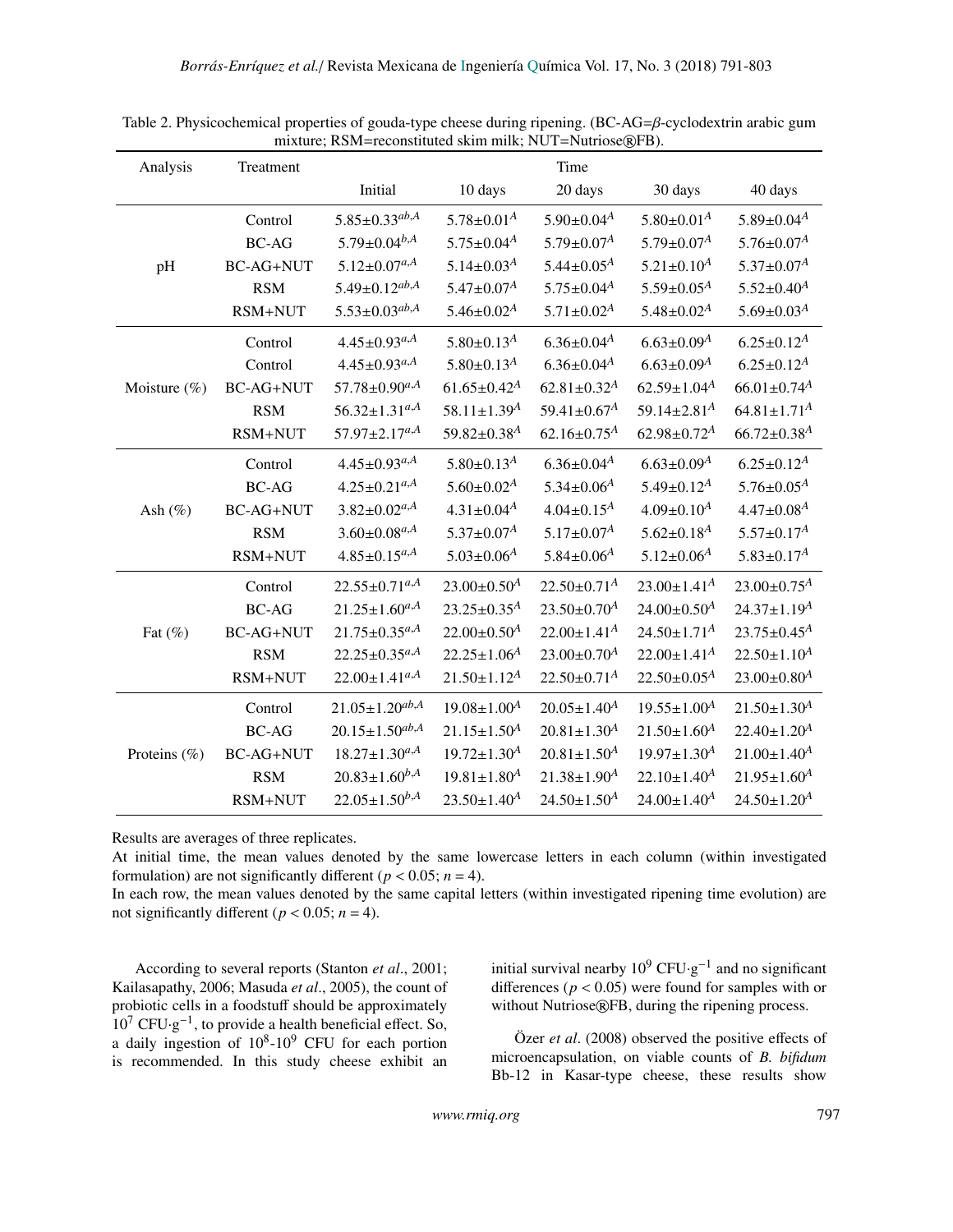that addition of encapsulated probiotics, into the cheese, enhances probiotic survival during ripening and storage. Similar results are shown by Hernández-Rodriguez *et al*. (2017), who demonstrated that entrapped *L. plantarum* cells within coacervates, incorporated in yogurt, did not suffer loss of survival during 21 days of refrigeration storage time, contrasting with high survival losses of free cells.

In addition to probiotic survival in the product until its consumption, survival after exposure to gastro intestinal tract (GIT) conditions is also crucial. Food matrices possess significant effects in successful delivery of probiotics into the intestine compared to delivery of these microorganisms via a liquid carrier or suspension (Abadía-García *et al*., 2013). Figure 3 shows results obtained under GIT simulated conditions for all treatments. Results for the control cheese represent the counting for starter mix culture, while for the probiotic and symbiotic cheeses represent only the counting for *Bifidobacterium lactis* added in microcapsules. For it, colonies were discriminated during the counting on behold of their appearance. As it can be seen, free starter mix culture do not resist under GIT conditions, obtaining concentration below  $10^6$  CFU⋅g<sup>-1</sup> at the first stage of GIT simulation and even below  $10^5$  CFU·g<sup>-1</sup> at the end of all GIT phases. In contrast, the cheeses enriched with encapsulated *B. lactis* using different encapsulant agents (BC-GA and MRS) and Nutriose®FB presented an increase of resistance under GIT conditions, with a final concentration from  $10^7$  to  $10^9$  CFU·g<sup>-1</sup>. These results confirm, on the one hand, the effectiveness of the microencapsulation and, on the other hand, the almost complete release of the encapsulated bacteria.



Fig. 3. Survival of free bacteria (control) and probiotic bacteria in formulated cheeses under gastrointestinal simulated conditions (gj=gastric juice at pH 1.9; pj=pancreatic juice at pH 7.5; RSM=reconstituted skim milk; BC-AG=  $\beta$ -cyclodextrin arabic gum mixture).

In fact, the orders of magnitude obtained in the systems enriched with probiotic powder correspond to the quantities added at the beginning of the process  $({\sim}10^8\t{-}10^9$  UFC·g<sup>-1</sup>). It is important to note that the final concentration of viable free cells in the control cheese, at the end of the GIT simulation, is negligible compared to that of encapsulated cells  $(10^5 \text{ vs. } 10^{7 \times 9} \text{ UFC} \cdot \text{g}^{-1})$ . Furthermore, RSM microcapsules showed more stability until the end of GIT conditions, while BC-GA showed a reduction of 2 logarithmic-cycles. Nevertheless, all enriched cheeses keep their probiotic character throughout the process. As probiotic and symbiotic cheeses showed similar results for each encapsulant agent, it can be established that prebiotic Nutriose®FB only acts as an ingredient and do not promote probiotic proliferation during the ripening process.

| Treatment         | Insoluble fiber   | Soluble fiber                 | Total fiber       |  |
|-------------------|-------------------|-------------------------------|-------------------|--|
|                   |                   | $g \cdot 100 g^{-1}_{cheese}$ |                   |  |
| Control           | $0.05 \pm 0.01^a$ | $2.08 \pm 0.16^a$             | $2.13 \pm 0.17^a$ |  |
| <b>BC-GA</b>      | $0.48 \pm 0.08^b$ | $3.42 \pm 0.04^a$             | $3.91 \pm 0.05^a$ |  |
| <b>RSM</b>        | $0.20 \pm 0.11^a$ | $3.63 \pm 0.05^a$             | $3.83 \pm 0.17^a$ |  |
| BC-GA+Nutriose®FB | $0.30 \pm 0.26^b$ | $8.81 \pm 0.82^b$             | $9.11 \pm 1.08^b$ |  |
| RSM+Nutriose®FB   | $0.05 \pm 0.04^a$ | $8.31 \pm 0.41^b$             | $8.36 \pm 0.37^b$ |  |

Table 3. Fiber analysis obtained at the end of ripening period for different formulated cheeses  $(BC-AG=\beta$ -cyclodextrin arabic gum mixture; RSM=reconstituted skim milk).

The mean values denoted by the same letters in each column (within investigated formulation) are not significantly different ( $p < 0.05$ ;  $n = 4$ ).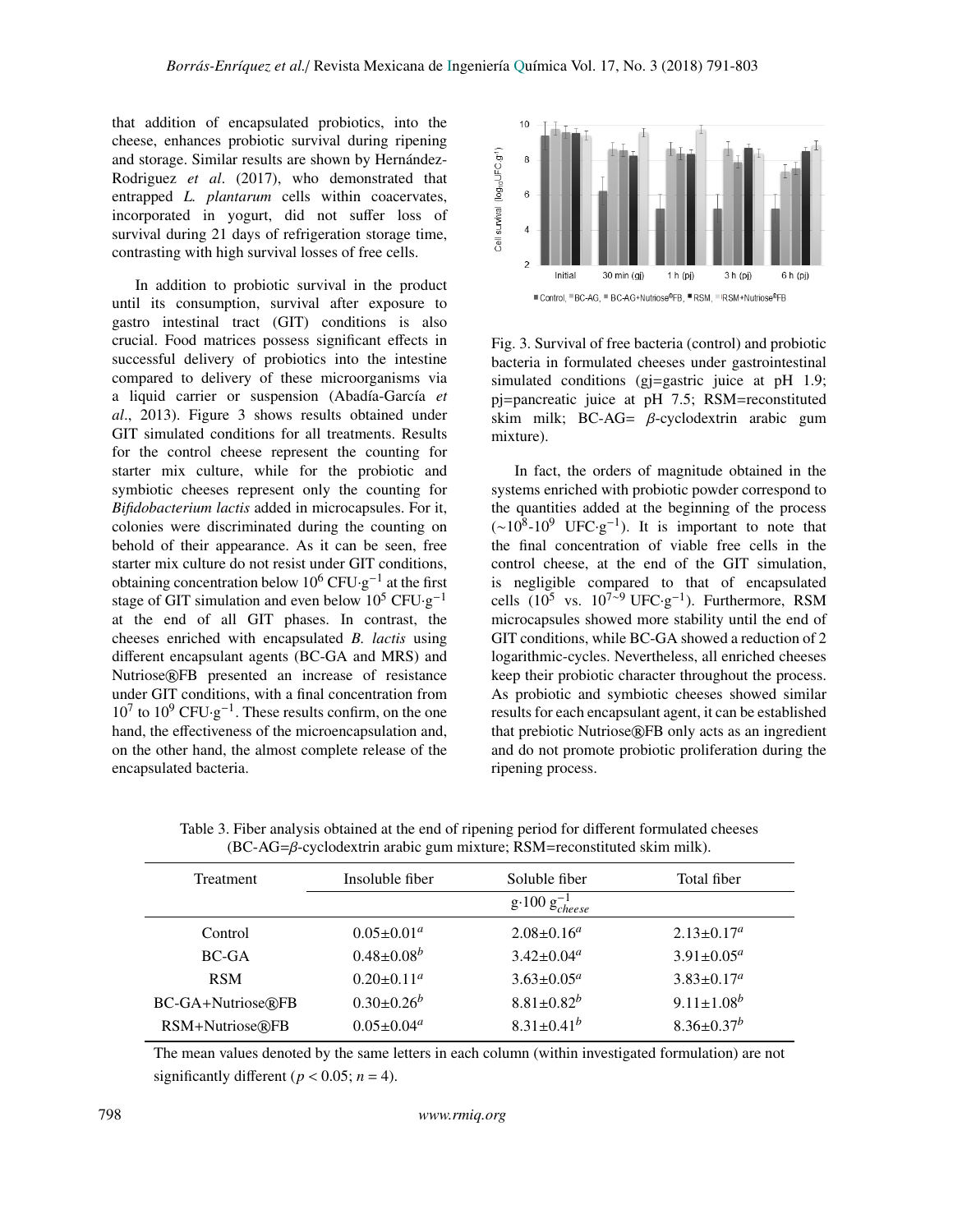| Treatment                | E. coli | Molds           | Yeasts             | Coagulase-Positive<br><i>Staphylococcus</i> | Salmonella<br>spp. |
|--------------------------|---------|-----------------|--------------------|---------------------------------------------|--------------------|
|                          | (CFU/g) | (CFU/g)         | (CFU/g)            | (CFU/g)                                     | (In 25 g)          |
| Initial $(\text{day 1})$ |         |                 |                    |                                             |                    |
| Control                  | <10     | $48^a$          | 10 <sup>a</sup>    | <10                                         | Absent             |
| <b>BC-AG</b>             | <10     | 47 <sup>a</sup> | 10 <sup>a</sup>    | <10                                         | Absent             |
| BC-GA+Nutriose®FB        | <10     | 51 <sup>a</sup> | 13 <sup>a</sup>    | <10                                         | Absent             |
| <b>RSM</b>               | <10     | 45 <sup>a</sup> | 11 <sup>a</sup>    | <10                                         | Absent             |
| RSM+Nutriose®FB          | <10     | 47 <sup>a</sup> | $12^a$             | <10                                         | Absent             |
| Final (40 days)          |         |                 |                    |                                             |                    |
| Control                  | <10     | 26 <sup>a</sup> | 4 <sup>a</sup>     | <10                                         | Absent             |
| <b>BC-AG</b>             | <10     | $17^a$          | $4^{\mathfrak{a}}$ | <10                                         | Absent             |
| BC-GA+Nutriose®FB        | <10     | $29^a$          | $4^{\mathfrak{a}}$ | <10                                         | Absent             |
| <b>RSM</b>               | <10     | 21 <sup>a</sup> | $4^{\mathfrak{a}}$ | <10                                         | Absent             |
| RSM+Nutriose®FB          | <10     | 19 <sup>a</sup> | $4^{\mathfrak{a}}$ | <10                                         | Absent             |

Table 4. Initial and final microbiological analysis for different formulated gouda-type cheeses during ripening (BC-AG=β-cyclodextrin arabic gum mixture; RSM=reconstituted skim milk).

The mean values denoted by the same letters in each column (within investigated formulation) are not significantly different ( $p < 0.05$ ;  $n = 4$ ).

Similar results were obtained by Nejati *et al*., (2011) for a symbiotic ultra-filtrated (UF) cheese, enriched with encapsulated *Bifidobacterium lactis* Bb-12 and inulin as prebiotic. Their results showed that encapsulation can significantly increase the survival rate of probiotic bacteria during the cheese shelf life as well as *in-vitro* GIT simulated conditions, while the addition of inulin had no effect on these parameters. In Table 2, the comparison of the results of the statistical analysis applied to the initial time of the different treatments shows a significant difference in some parameters (pH, acidity and proteins). However, they can be attributed to the inherent variability of the manufacturing process since lots of cheeses were produced for each treatment.

In addition, the small differences found are within the ranges of variability found in commercial Gouda cheeses (Bazaes, 2004; Ameerally, 2015). Based on this, to analyze the evolution during the ripening, the results for each physicochemical property were contrasted as a function of time in each treatment. In this way, no significant differences were observed at the different times analyzed.

### *3.1 Determination of fiber content (Nutriose*®*FB)*

The addition of Nutriose®FB did not show significant effect ( $p < 0.05$ ) on the physicochemical properties of symbiotic cheeses as shown in Table 2. However, comparing the results of the total fiber content, as expected, the addition of prebiotic Nutriose®FB had a significant effect ( $p < 0.05$ ) (Table 3). These symbiotic cheeses showed the highest content of soluble and total fiber. So, it can be hypothesized that prebiotic was not metabolized during the ripening process. Hence, it will be available for probiotic bacteria during the gastrointestinal process, fulfilling in this way its prebiotic character.

#### <span id="page-8-0"></span>*3.2 Sanitary quality of functional cheese*

The microbiological analysis results for *Salmonella spp.*, *Escherichia coli*, *Staphylococcus aureus* as well as molds and yeast are shown in table 4. The functional cheeses (probiotic and symbiotic) were analyzed at the beginning and end of the ripening process. The analysis showed a low microbiological contamination.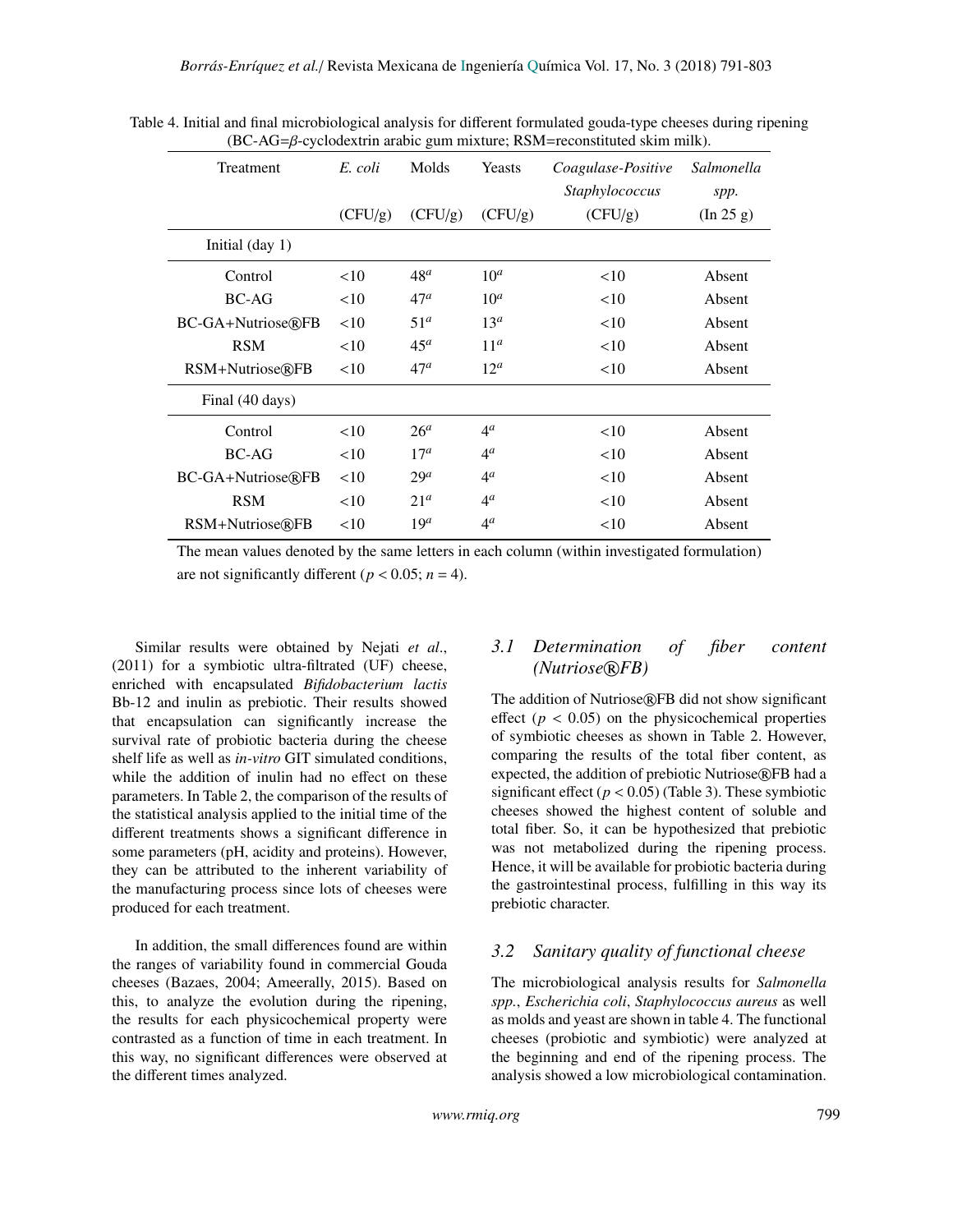In the industrial dairy products, the pathogens are generally contained in raw milk. Then, they may colonize the environment as well as equipment or final products (Kousta *et al*., 2010). The concentration of all pathogen microorganisms in the different cheeses (Table 5), was below the maximum allowable limits considering the official Mexican regulations for dairy products (NOM-243-SSA1-2010) for each microorganism evaluated, which means that the milk was pasteurized properly and the good manufacturing practices (GMP) were respected. Similar results were obtained by Zamora-Vega *et al*. (2012), they developed and characterized a functional food (fresh cheese) incorporating a probiotic microorganism (*Sacharomyces boulardii*) and a prebiotic agent (inulin), both encapsulated with sodium alginate and cactus mucilage. The results obtained showed that sanitary quality of symbiotic cheese is not modified by the addition of probiotic bacteria or symbiotic compounds, if the GMP are respected.

# **Conclusions**

Functional matured cheeses with physicochemical and sanitary characteristics similar to a conventional gouda-type cheese were obtained. Spray drying by microencapsulation using different encapsulant agents (RSM, BC-AG) allowed to obtain a high probiotic survival  $(>10^8 \text{ CFU} \cdot g_{cheese}^{-1})$  after the ripening period<br>as well as all the stages of gastrointestinal simulated as well as all the stages of gastrointestinal simulated conditions (>10<sup>7</sup> CFU·g<sup>-1</sup><sub>cheese</sub>). In addition, enriched<br>cheeses with Nutriose®EB (symbiotic cheeses) cheeses with Nutriose®FB (symbiotic cheeses) exhibited the highest concentration of soluble fiber, characteristic greatly desirable in functional foods. Therefore, this research proved the stability of the elaborated microcapsules, which effectively protected the probiotic microorganism but also do not affect the main characteristics of this food, which establishes the possibility of producing functional cheeses without changes that affect the acceptance by the consumer.

## *Acknowledgements*

We thank our colleague Alejandra Loredo Becerra, Food Eng., who provided technical assistance and expertise that greatly assisted the research.

## References

- Abadía-García, L., Cardador A., del Campo S. T. M. (2013). Influence of probiotic strains added to cottage cheese on generation of potentially antioxidant peptides, anti-listeria activity, and survival of probiotic microorganisms in simulated gastrointestinal conditions. *International Dairy Journal 33*, 191-197. http://dx.doi.org/10.1016/j.idairyj.2013.04.005
- Albenzio, M., Santillo, A., Caroprese, M., Ruggieri, D., Napolitano, F., Sevi, A. (2013). Physicochemical properties of Scamorza ewe milk cheese manufactured with different probiotic cultures. *Journal of Dairy Science 96*, 2781-2791. http://dx.doi.org/10.3168/jds.2012- 6218
- Ameerally, A.D. (2015). Sensory and Chemical Properties of Gouda Cheese. M.Sc. Thesis. Raleigh, North Carolina State University. Pp. 98. Available on https://pdfsecret.com/download/ under-the-direction-of-maryanne-drake\_5a3268 e9d64ab2123392948c\_pdf
- AOAC. (2000). *O*ffi*cial Methods of Analysis*. 17th Edition, Association of Official Analytical Chemists, Arlington, VA.
- Barbosa-Cánovas, G. V., Ortega-Rivas, E., Juliano, P., Yan, H. (2005). Drying. In *Food Powders-Physical Properties, Processing and Functionality*. First Edition, Kluwer Academic/Plenum Publishers, New York, 271- 304.
- Bazaes M.E. (2004). Características de calidad química y sensorial de queso Gauda. B.Sc. Thesis. Valdivia, Univ. Austral de Chile. Fac. Cien. Agr. Pp. 95. Available on http://cybertesis.uach.cl/tesis/uach/2004/fab36 2c/pdf/fab362c.pdf
- Borges, M.V., Alves, M.E., Chavez M.A., Egito, A.S., Gross E., Ferrao S.P.B. (2017). Chemical, structural and proteomic profile of Buffalo milk powder produced in mini spray dryer. *Revista Mexicana de Ingeniería Química 16*, 64-67. Available on http://www.redalyc.org/articulo.oa?id=6204987 8008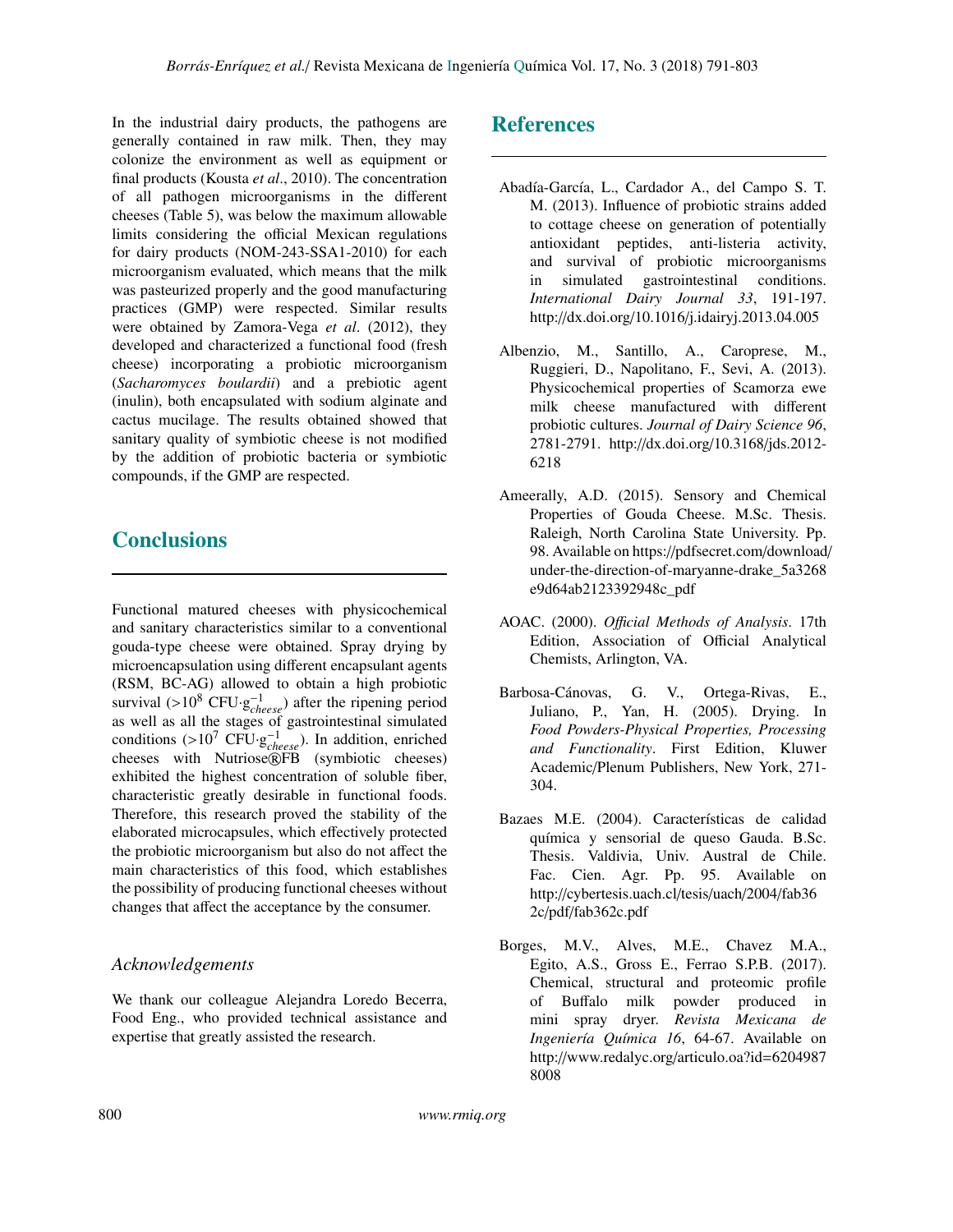- Boylston, T.D., Vinderola, C.G., Ghoddusi, H.B., Reinheimer, J.A. (2004). Incorporation of bifidobacteria into cheeses: challenges and rewards. *International Dairy Journal 14*, 375- 387. https://dx.doi.org/10.1016/j.idairyj.2003.0 8.008
- Dianawati, D., Mishra, V., Shah, N.P. (2016). Survival of microencapsulated probiotic bacteria after processing and during storage: a review. *Critical Reviews in Food Science and Nutrition 10*, 1685-1716. http://doi.org/10.1080/10408398.2013.798779
- Gomes da Cruz, G., Alonso Buriti, F.C, Batista de Souza, C.H., Fonseca Faria, J.A., Isay Saad, S.M. (2009). Probiotic cheese: health benefits, technological and stability aspects. *Trends in Food Science* & *Technology 20*, 344-355. http://dx.doi.org/10.1016/j.tifs.2009.05.001
- Dantas, A. B., Jesús, V. F., Silva, R., Almada, C. N., Esmerino, E. A., Cappato, L. P., Silva, M. C., Raices, R. S. L., Cavalcanti, R. N., Carvalho, C. C., Sant'a, A. S., Bolini, H. M. A., Freitas, M. Q., Cruz, A. G. (2016). Manufacture of probiotic Minas Frescal cheese with *Lactobacillus casei*. *Journal of Dairy Science 99*, 18-30. http://dx.doi.org/10.3168/jds.2015- 9880
- Doherty, S. B., Wang, L., Ross, R. P., Stanton, C., Fitzgerald, G. F., Brodkorb, A. (2010). Use of viability staining in combination with flow cytometry for rapid viability assessment of *Lactobacillus rhamnosus* GG in complex protein matrices. *Journal of Microbiological Methods 82*, 301-310. http://dx.doi.org/doi:10.1016/j.mimet.2010.07.0 03
- Fang, Z., Bhandari B. (2010). Encapsulation of polyphenols - a review. *Trends Food Science Technology 21*, 510-523. http://dx.doi.org/10.1016/j.tifs.2010.08.003
- Fu, N., Chen, X. D. (2011). Towards a maximal cell survival in convective thermal drying processes. *Food Research International 44*, 1127-1149. http://dx.doi.org/10.1016/j.foodres.2011.03.053
- Hernández-Rodríguez L., Lobato-Calleros, C., Ramírez-Santiago, C., Rodríguez-Huezo, M.E., Meraz, M. (2017). Microstructure

and rheology of yogurt added with protein-*L. plantarum*-polysaccharide coacervate and stevia in substitution of milkfat and sucrose. *Revista Mexicana de Ingeniería Química 16*, 77-89. Available on http://www.redalyc.org/articulo.oa?id=6204987 8009

- IDF. (1982). *International Dairy Federation*. Cheese and processed cheese, determination of the total solids content. International Dairy Federation IDF Standard 4A. International Dairy Federation, Brussels, Belgium.
- IDF. (1988). *International Dairy Federation*. Cheese and cheese products, determination of chloride content, potentiometric titration method. International Dairy Federation IDF Standard 88A. International Dairy Federation, Brussels, Belgium.
- IDF. (1993). *International Dairy Federation*. Milk-Determination of nitrogen content. International Dairy Federation IDF Standard 20B. International Dairy Federation, Brussels, Belgium.
- IDF. (1997). *International Dairy Federation*. Milk and milk products: Determination of fat content (general guidance on the use of butyrometric methods). International Dairy Federation IDF Standard 152A. International Dairy Federation, Brussels, Belgium.
- Kailasapathy, K., Masondole, L. (2005). Survival of free and microencapsulated *Lactobacillus acidophilus* and *Bifidobacterium lactis* and their effect on texture of feta cheese. *The Australian Journal of Dairy Technology 60*, 252-258.
- Kailasapathy, K. (2006). Survival of free and encapsulated probiotic bacteria and their effect on the sensory properties of yogurt. *LWT-Food Science Technology 39*, 1221-1227. https://doi.org/10.1016/j.lwt.2005.07.013
- Karimi, R., Mortazavian, A. M., Karimi, M. (2012a). Incorporation of *Lactobacillus casei* in Iranian ultrafiltered Feta cheese made by partial replacement of NaCl with KCl. *Journal of Dairy Science 95*, 4209-4222. https://doi.org/10.3168/jds.2011-4872
- Karimi, R., Sohrabvandi, S., Mortazavian M. (2012b). Sensory characteristics of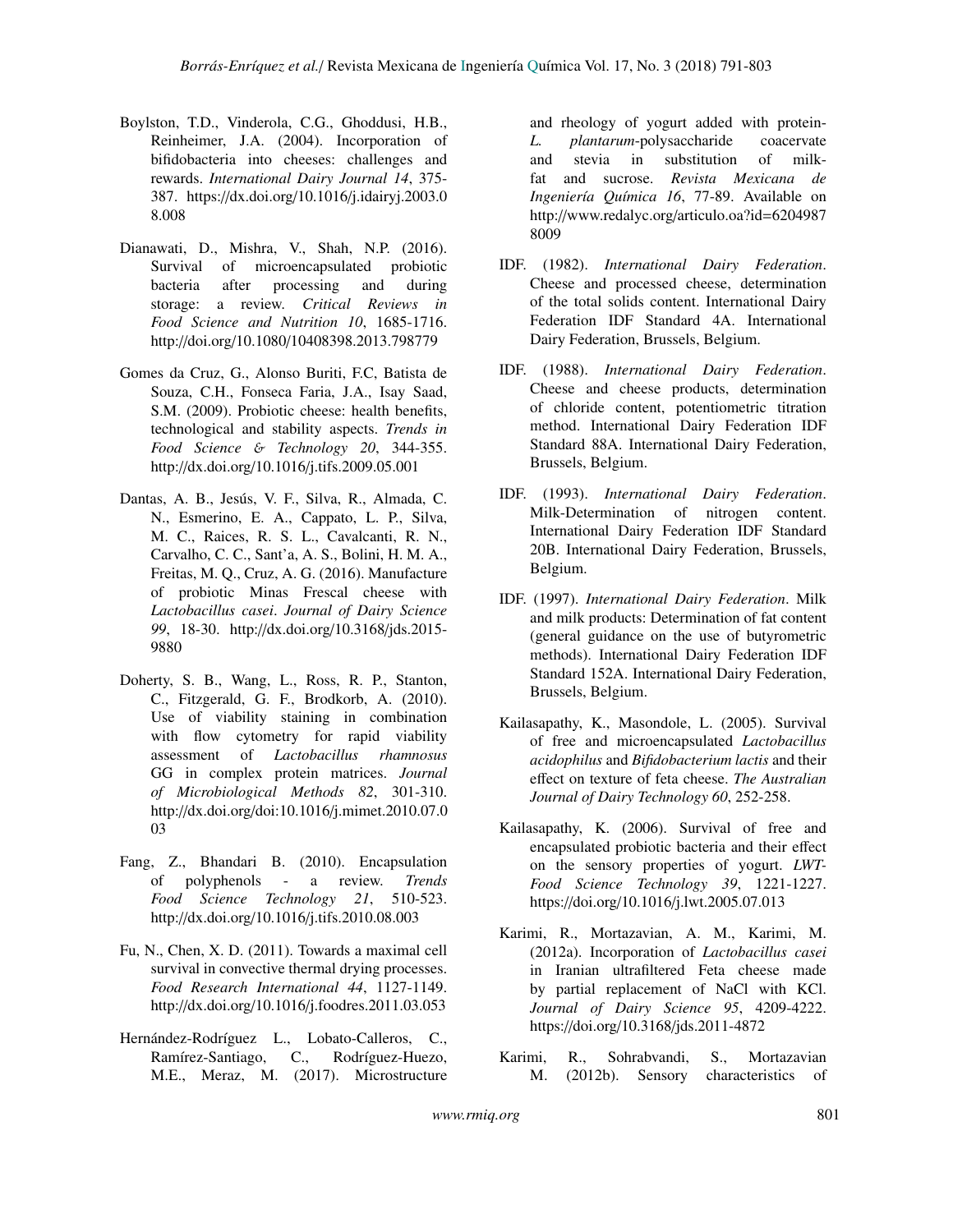probiotic cheese. *Comprehensive Reviews in Food Science and Food Safety 11*, 437-452. http://dx.doi.org/10.1 111/j.1541- 4337.2012.00194.x

- Karimi, R., Azizi, M. H., GhasemLou, M., Vaziri, M. (2015). Application of inulin in cheese as prebiotic, fat replacer and texturizer: a review. *Carbohydrate Polymers 119*, 85-100. https://doi.org/10.1016/j.carbpol.2014.11.029
- Kousta, M., Mataragas, M., Skandamis, O., Drosinos, E.H. (2010). Prevalence and sources of cheese contamination with pathogens at farm and processing levels. *Food Control 21*, 805-815. https://doi.org/10.1016/j.foodcont.2009.11.015
- Lefranc-Millot, C., Wils, D., Roturier, J.M. (2009). NUTRIOSE® soluble fiber. In: *Fiber Ingredients-Food Applications and Health Benefits* (Cho SS, Samuel P, eds). New York: CRC Press, 19-40.
- Lian, W.C., Hsiao, H.C., Chou, C.C. (2002). Survival of bifidobacteria after spray-drying. *International Journal Food Microbiology 74*, 79-86.
- Lollo, P. C., Cruz, A. G., Morato, P. N., Moura, C. S., Carvalho, L. B., Oliveira, C. A., Amaya-Farfan, J. (2012). Probiotic cheese attenuates exercise-induced immune suppression in Wistar rats. *Journal of Dairy Science 95*, 3549-3558. http://dx.doi.org/10.3168/jds.2011-5124
- Lollo, P. C. B., Morato, P. N., Moura, C. S., Almada, C. N., Felicio, T. L., Esmerino, E. A., Cruz, A. G. (2015). Hypertension parameters are attenuated by the continuous consumption of probiotic minas cheese. *Food Research International 76*, 611-617. https://doi.org/10.1016/j.foodres.2015.07.015
- Martín, J.M., Lara-Villoslada, F., Ruíz, M.A., Morales, M.E. (2015). Microencapsulation of bacteria: A review of different technologies and their impact on the probiotic effects. *Innovative Food Science* & *Emerging Technologies 27*, 15- 25. https://doi.org/10.1016/j.ifset.2014.09.010
- Mattila-Sandholm, T., Myllärinen, P., Crittenden, R., Mogensen, G., Fondén, R., Saarela, M. (2002). Technological challenges for future probiotic foods. *International Dairy Journal 12*, 173-182. https://doi.org/10.1016/S0958-6946(01)00099- 1
- Masuda T, Yamanari R, Itoh T (2005). The trial for the production of fresh cheese incorporated probiotic *Lactobacillus acidophilus* group lactic acid bacteria. *Milchwissenschaft 60*, 167-171.
- Mendoza-Madrigal, A.G., Durán-Páramo E., Valencia del Toro G., Chanona-Pérez J.J., Celeste Martínez-Ramírez O., Arzate-Vázquez, I. (2017). Survival kinetics of free and immobilized *Bifidobacterium bifidum* in presence of food samples under gastrointestinal in vitro conditions. *Revista Mexicana de Ingeniería Química 16*, 159-168. Available on http://www.redalyc.org/articulo.oa?id=6204987 8016
- Muehlhoff, E., Bennett, A., McMahon, D. (2013). Milk and diary products in human nutrition, First Edition, FAO, Rome, 43-63. Available on http://www.fao.org/docrep/018/i3396e/i3396e.pdf
- Nuñez, M., Bautista, L., Medina, M., Gaya, P. (1988). *Staphylococcus aureus*, thermostable nuclease and staphylococcal enterotoxins in raw ewes' milk Manchego cheese. *Journal of Applied Bacteriology 65*, 29-34.
- Ortakci, F., Broadbent, J. R., Mcmanus, W. R., Mchahon, D. J. (2012). Survival of microencapsulated probiotic *Lactobacillus paracasei* LBC-1e during manufacture of Mozzarella cheese and simulated gastric digestion. *Journal of Dairy Science 95*, 6274- 6281. https://doi.org/10.3168/jds.2012-5476
- Özer, B., Kirmaci, H.A., Şenel, E., Atamer, M., Hayaloğlu, A. (2008). Improving the survival of *Bifidobacterium bifidum* BB-12 and *Lactobacillus acidophilus* LA-5 in White-brined cheese by microencapsulation. *International Dairy Journal 19*, 22-29. https://doi.org/10.1016/j.idairyj.2008.07.001
- Picot, A., Lacroix, C. (2004). Encapsulation of Bifidobacteria in whey protein-based microcapsules and survival in simulated gastrointestinal conditions and in yogurt. *International Dairy Journal 14*, 505-515. https://doi.org/10.1016/j.idairyj.2003.10.008
- Nejati, R., Gheisari, H., Hosseinzadeh, S., Amin, H. (2011). Viability of encapsulated *Bifidobacterium lactis* (BB-12) in symbiotic UF cheese and its survival under *in-vitro* simulated